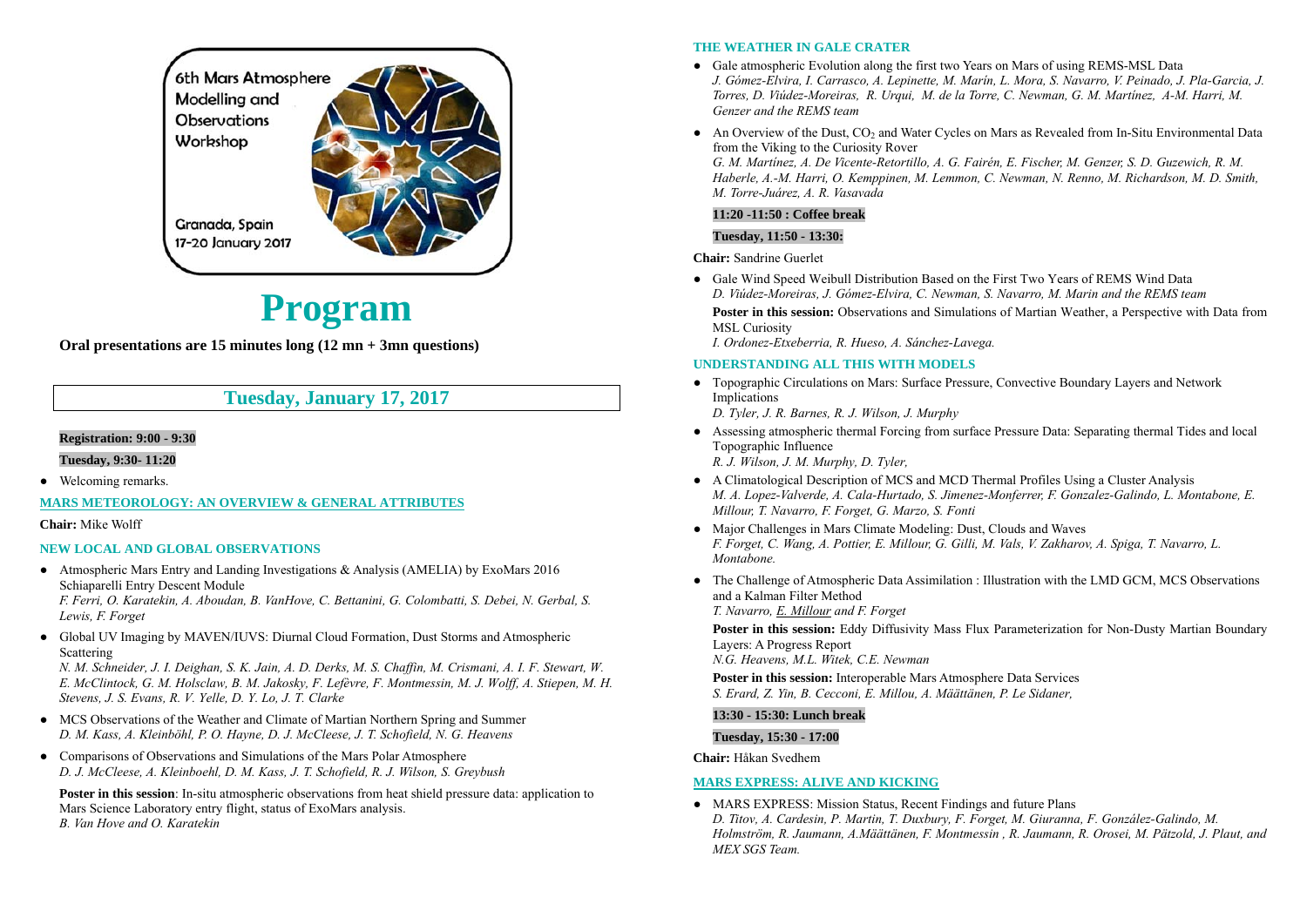● A "New" Scientific Camera around Mars, Getting Science with Visual Monitoring Camera onboard Mars Express

*A. Cardesín Moinelo, A. Sánchez-Lavega, M. Almeida, D. Titov. , S. Wood, T. del Río-Gaztelurrutia, H. Chen Chen, R. Hueso, M Breitfellner, E. Grotheer and P. Martin.* 

• 12 Years of atmospheric Monitoring by the planetary Fourier Spectrometer onboard Mars Express *Marco Giuranna, P. Wolkenberg, D. Grassi, A. Aronica, S. Aoki, V. Formisano, D. Scaccabarozzi, B. Saggin*

**Poster in this session:** Still unexploited atmospheric OMEGA/MEx Observations *B. Gondet, J.-P. Bibring, M. Vincendon* 

**MARS ATMOSPHERE GENERAL CIRCULATION AND DYNAMICS**

- Mars in Context: Comparative Atmospheric Circulation of Terrestrial Planets *P. L. Read, F. Tabataba-Vakili, A. Valeanu, Y. Wang, R. M. B. Young*
- Forced & Free Atmospheric Waves in MRO/MCS Data: Observations and E-P Flux Divergences *D. Banfield and the MCS Science Team.*

#### **17:00 - 17:30 : Tea break**

#### **Tuesday, 17:30 - 19:00**

#### **Chair:** Michael Battalio

- Detection of Northern Hemisphere Transient Baroclinic Eddies at Gale Crater Mars *R.M. Haberle, M.A. Kahre, M. De La Torre, D.M. Kass, J.R. Barnes*
- Extratropical Weather Systems on Mars: Radiatively-Active Water Ice Cloud Effects *J.L. Hollingsworth, M.A. Kahre, R.M. Haberle, R.A. Urata, F. Montmessin .*
- Traveling Weather Systems in the Ensemble Mars Atmosphere Reanalysis System (EMARS) *Steven J. Greybush, R. J. Wilson, H. Gillespie, E. Kalnay, M. Wespetal, T. Nehrkorn, S. M. Leidner, R. Hoffman*
- Mars' Annular Polar Vortices: Cause and Stability *D. W. Waugh, A. D. Toigo, S. D. Guzewich, W. J. M. Seviour, R. K. Scott*
- Ertel Potential Vorticity, Bernoulli Streamfunction, Planetary-Scale Hydraulic Jumps, and Transonic Jet-Streaks in a Re-Analysis of the Martian Atmosphere *Stephen R. Lewis, Timothy E. Dowling, Mary Elizabeth Bradley, Peter L. Read*

**Poster in this session.** Eddy Energetics of the Southern Hemisphere of Mars from the Mars Analysis Correction Data Assimilation (MACDA)

*J. M. Battalio, I. Szunyogh and M. Lemmon.* 

**Poster in this session.** Transient Eddies in the Mars Atmosphere: Two Regimes *J.R. Barnes.* 

**Poster in this session.** Wavenumber-Frequency Spectra of Atmospheric Temperature, Zonal and Meridional Winds in Low Latitudes on Mars *K. Ogohara* 

**Poster in this session.** Spectrally resolved energetics of the Martian atmosphere *A. M. Valeanu, P.L. Read, F. Tabataba-Vakili, and L. Montabone* 

#### **19:00 End of session**

**Evening event: "Flamenco show and dinner"** at *Peña la Platería* (Placeta de Toqueros, 7) in the Albaizin quarter (details given at the conference)

# **Wednesday, January 18, 2017**

#### **Wednesday, 10:00- 11:30**

**Chair:** Roland Young

#### **GRAVITY WAVES: A KEY PROCESS IN THE MARS ATMOSPHERE?**

- Study of Gravity Waves Distribution and Propagation in the Thermosphere of Mars based on Mars Global Surveyor, Mars Odyssey, Mars Reconnaissance Orbiter And MAVEN Density Measurements *M. Vals, F. Forget, A. Spiga, L. Montabone, E. Millour*
- Gravity Waves and their Effects from the Martian Troposphere to Thermosphere *A. S. Medvedev, E. Yiğit, T. Kuroda, Ch. Mockel, P. Hartogh*
- Simulation of Gravity Wave Fields and Their Effects on the Large-scale Flow in the Martian Atmosphere Using a High-resolution General Circulation Model *T. Kuroda, A.S. Medvedev, P. Hartogh, E. Yiğit*
- On the Impact of Non-Orographic Gravity Waves in the LMD Mars Global Climate Model *G. Gilli, F. Forget, A. Spiga, T. Navarro, L. Montabone, E. Millour.*
- Sensitivity of Radiatively Active Water Ice Clouds on Gravity Wave Drag in the GEM-Mars GCM *L. Neary, F. Daerden*

#### **Announcement :**

The book "*The Atmosphere and Climate of Mars*" (Cambridge University Press) will be released in 2017 *R. M. Haberle, R. T. Clancy, F. Forget, M. D. Smith, R. W. Zurek and all the book authors.* 

**11:30 - 12:00 : Coffee break** 

**Wednesday, 12:00 - 13:40:** 

**Chair:** Armin Kleinboehl

#### **THE DUST "CYCLE" (I.E. IS IT EVEN PERIODIC?)**

#### **DUST IN GALE CRATER**

- Aerosol Optical Depth as Observed by the Mars Science Laboratory REMS UV Photodiodes *M. D. Smith, M.-P. Zorzano, M. Lemmon, J. Martín-Torres, T. Mendaza de Cal*
- Variability of Dust Aerosol Particle Size at Gale Crater Using Mastcam and REMS UV Measurements *A. De Vicente-Retortillo, G. M. Martínez, N. O. Renno, M. T. Lemmon, M. de la Torre-Juárez*
- Dust Devils and Convective Vortices detected by MSL *H. Kahanpää, C. Newman, J. Moores, M.-P. Zorzano, S. Navarro, A. Lepinette, J. Martín-Torres, P. Valentín-Serrano, B. Cantor, M. T. Lemmon, A. Ullán, W. Schmidt*

**Poster in this session:** A Quick Look Estimation of Optical Depth Measurements from the Rover Environmental Monitoring Station Ultraviolet Sensors *E. Mason, M. Lemmon, M. de la Torre, M. Smith* 

**Poster in this session:** Dust on Mars From Navcam and Hazcam Images on MSL *Hao Chen-Chen , Santiago Pérez-Hoyos, Agustín Sánchez-Lavega.* 

**Poster in this session:** The Mars Science Laboratory Dust Storm Campaign *S. D. Guzewich, C.E. Newman,M. de la Torre, M. Lemmon, E. Mason, M. Battalio,M-P. Zorzano Mier, J. Moores, C.A. Moore, J. L. Kloos, G.M. Martinez, M.D. Smith, and the MSL Science Team*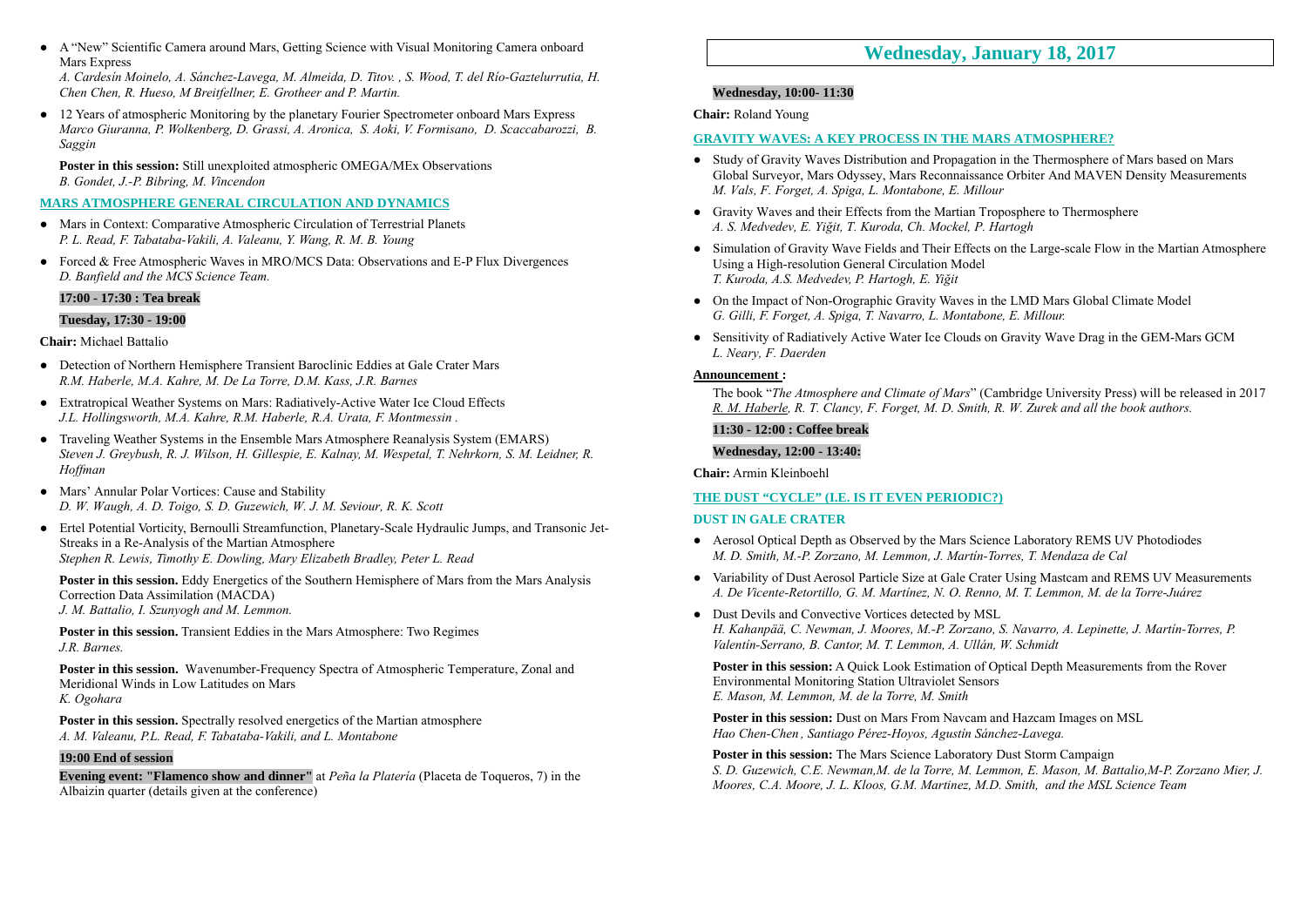#### **DUST OBSERVATIONS FROM ORBIT**

- Characterization of Dust Activity from MY27 to MY32 Observed by PFS-MEx *P. Wolkenberg, M. Giuranna, S. Aoki, A. Mahieux*
- On the Dustiest Locations on Mars from Observations *L. Montabone, B. Cantor, F. Forget, D. Kass, A. Kleinböhl, M. D. Smith, M. J. Wolff*

● Bridging the Scales: What Local Dust Storms can tell us about Regional and Global Dust Events and vice versa *N. G. Heavens* 

**Poster in this session:** Improvements in Limb Retrievals of TES Solarband and IR Data (and MCS Solarband Data) *M. J. Wolff, A. A. Pankine* 

**Poster in this session.** Developing a Unified TES and MGS Relational Database *A. Egan and S.C. R. Rafkin.* 

#### **13:40 - 15:30: Lunch break**

#### **Wednesday, 15:30 - 16:55**

**Chair:** Scott Guzewich

#### **ARE DUST STORMS CONTROLLED BY ORBIT-SPIN COUPLING?**

- Orbit-Spin Coupling and the Circulations of Planetary Atmospheres: Insights Gained from Numerical Modeling with the MarsWRF GCM *J. H. Shirley, M. A. Mischna*
- The Role of Dust Feedback on the Orbit-Spin Coupling Hypothesis of Global Dust Storm Formation on Mars

*M. A. Mischna, J. H Shirley, C. E. Newman* 

● Toward Simulating Realistic, Self-Consistent, and Potentially Predictable Dust Cycles and Storms in Mars Global Atmospheric Models *C. E. Newman, M. I. Richardson, M. A. Mischna, J. H Shirley* 

#### **FROM LOCAL STORMS TO GLOBAL STORMS**

- A Solar Escalator on Mars: Self-Lifting of Dust Layers by Radiative Heating *F. Daerden, J. A. Whiteway, L. Neary, L. Komguem, M. T. Lemmon, N. G. Heavens, B. A. Cantor, E. Hébrard, and M. D. Smith.*
- The Evolution, Dynamics and Structure of a Numerically Modeled Large Dust Storm on Mars *S. C. R. Rafkin, J. Pla-Garcia*

#### **16:55 - 17:25 : Tea break**

#### **Wednesday, 17:25 - 18:30**

#### **Chair:** Kazunori Ogohara

• The Effect of Model Resolution on Wind-Stress Dust Lifting within the LMD/UK Mars Global Circulation Model

*R. M. Chapman, S. R. Lewis, M. Balme and L. J. Steele.* 

**Poster in this session.** Quantifying the Impact of Local Dust Storms on Martian Atmosphere Using the LMD/UK Mars Global Climate Model*A. El-Said, S.R. Lewis, M.R. Patel, F. Forget.* 

**Poster in this session:** Wind induced Dust Erosion in Low Gravity *M. Kruss, T. Demirci, G. Musiolik, B. Schrinski, G. Wurm* 

**Poster in this session.** Prevailing Dust Storms Over the Hellas Basin on Mars Around Southern Spring Equinox

*K. C. Chow and K. L. Chan.* 

**Poster in this session:** High Resolution Simulations of Dust Devils and Global Circulation of the Martian atmosphere *Y. O. Takahashi, S. Nishizawa, H. Yashiro, Y. Sato, Y. Miyamoto, H. Tomita, Y.-Y. Hayashi, M. Odaka, M. Ishiwatari, K. Sugiyama, K. Nakajima, S. Takehiro* 

**Poster in this session:** Effects of Radiatively Active Clouds on Wind Stress Dust Lifting during Northern Hemisphere Summer on Mars *V. Jha , M. A. Kahre* 

**Poster in this session:** Investigating the Role of Advection Processes in Improved Martian Dust Assimilation Techniques for Exomars *P. M. Streeter, S. R. Lewis, M. R. Patel, L. J. Steele* 

**Poster in this session:** Regional and global dust storms on Mars investigated using data assimilation *T. Ruan, R. M. B. Young, P. L. Read, S. R. Lewis and L. Montabone* 

#### **ELECTRIC DUST**

● Modeling the Effects of Dust Size Distribution, Composition, and Charging Physics on the Electric Environment of Martian Dust Devils*E. L. Barth, W. M. Farrell and S. C. R. Rafkin.* 

**Poster in this session.** Simulating Triboelectric Charging of Chemically-Identical Grains under Near-Surface Martian Conditions *J.S. Méndez Harper, J. Dufek* 

#### **DUST PROPERTIES**

- Light Scattering by Martian Dust Analogues *O. Muñoz, J. EscobarCerezo, D. Guirado, F. Moreno*
- Properties of a Local Dust Storm on Atlantis Chaos, Mars *F. Oliva, A. Geminale, F. Altieri, G. Bellucci, F.G. Carrozzo, E. D'Aversa, G. Sindoni, D. Grassi*

**Poster in this session**. Far Infrared Spectroscopic Parameters of Mars Atmospheric Aerosols and their Application to MCS Retrievals in High Aerosol Conditions *A. Kleinböhl, L. Chen, J. T. Schofield* 

**Poster in this session:** Aerosol Properties during the 2007 Global Dust Storm (MY28): Solar Infrared Occultation Observations by SPICAM *D. S. Betsis, A. A. Fedorova, O. I. Korablev, J.-L. Bertaux, F. Montmessin* 

#### **18:30: Announcement (5')** :

● The "Cross Drive" Immersive Virtual Reality Tools demo at the poster session *M. Giuranna, A. Gerndt and the Cross Drive project team.*

#### **18:35 End of session**

#### **18:35 Posters & Snack session**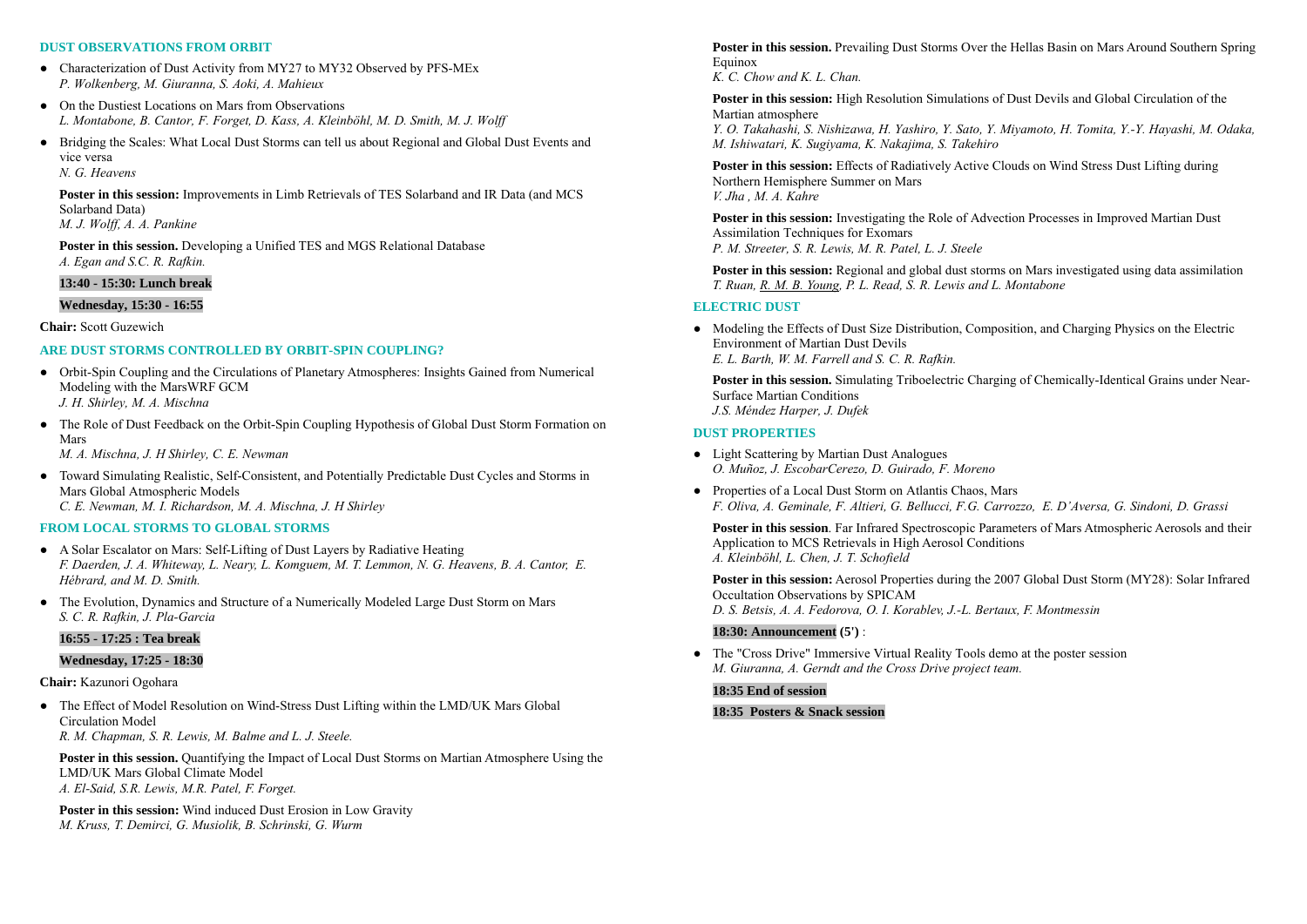## **Thursday, January 19, 2017**

#### **Thursday, 10:00- 11:40**

#### **Chair:** Anni Määttänen

#### **THE CO<sub>2</sub> CYCLE**

• Seasonal Evolution and Energy Budget of the South Residual Polar Cap of Mars from CRISM and HiRISE Observations

*C. Pilorget, S. Douté, M. Vincendon* 

● Near-Surface Non-Condensable Gas Enrichment in the Martian Polar Regions from MCS Surface **Observations** 

*S. Piqueux, A. Kleinböhl, P. Hayne, D. Kass, J. Schofield, D. McCleese, M. Richardson*

**Poster in this session:** CO<sub>2</sub> Supersaturation by Atmospheric Waves in the Martian Polar Nights *K. Noguchi, T. Kuroda, H. Hayashi* 

**Abstract only:** An Improved Carbon Dioxide Snow Spectral Albedo Model: Application to Martian Conditions *D. Singh, M. G. Flanner*

#### **CLOUDS AND THE WATER CYCLE**

#### **OBSERVATIONS**

- Water Vapor and Aerosols from Chemcam Passive Sky Observations *T. H. McConnochie, M. D. Smith, M. J. Wolff, S. Bender, M. Lemmon, R. C. Wiens, S. Maurice, O. Gasnault, J. Lasue, P.-Y. Meslin, A.-M. Harri, M. Genzer, O. Kemppinen, G. M. Martínez, L. DeFlores, D. Blaney, J. R. Johnson, J. F. Bell III*
- Vertical Water Vapor Distribution at Phoenix *L. K. Tamppari and M. T. Lemmon*
- The Distribution of Mars Water Vapor Versus Altitude, Season, and Latitude as Derived from Global Comparisons of CRISM Retrieved and LMD GCM Simulated O2(1δg) Dayglow Profiles *R. T. Clancy, B. Sandor, M. Wolff, F. Lefèvre, T. Navarro, M. Smith, T. McConnochie, S. Murchie, H. Nair, and A. Toigo.*
- Water Vapor Retrievals over North Polar Craters with Ice Mounds: Constraints on Sublimation Rates *G.D. McDonald, L. Ojha, T.H. McConnochie, M.D. Smith, J.J. Wray*

#### **11:40 - 12:10 : Coffee break**

#### **Thursday, 12:10 - 13:45**

#### **Chair:** David Klassen

- Ice Cloud Retrieval in the Martian Atmosphere Using SPICAM/UV. *Y. Willame, A. C. Vandaele, B. Gondet, F. Montmessin.*
- The Distributions of retrieved Properties from Water Ice Clouds in the Martian Atmosphere using The OMEGA Imaging Spectrometer

*K. S.Olsen, F. Forget, J.B.Madeleine,A. Szantai, J. Audouard, A. Geminale, F. Altieri, G. Bellucci, L. Montabone, M. J. Wolff* 

**Poster in this session.** Water Vapor in the Middle Atmosphere of Mars during the Southern Summer Season by SPICAM/MEX

*A. Fedorova, D. Betsis, O. Korablev, J.-L. Bertaux, F. Montmessin, L. Maltagliati, Clarke J.* 

Poster in this session. Construction of a 4D water ice cloud database from Mars Express / OMEGA observations - Derivation of the diurnal Martian cloud life cycle

*A. Szantai, J. Audouard, F. Forget, J.-B Madeleine, A. Pottier, E. Millour, B. Gondet, Y.Langevin, J.P. Bibring* 

#### **MODELLING THE WATER CYCLE AND CLOUDS**

- Updates on Modeling the Water Cycle with the NASA Ames Mars Global Climate Model *M. A. Kahre, R. M. Haberle, J. L. Hollingsworth, F. Montmessin, A. S. Brecht, R. Urata, D. R. Klassen, M. J. Wolff*
- Nighttime Convection by Water-Ice Clouds on Mars *A. Spiga, D. P. Hinson, J.-B. Madeleine, T. Navarro, E. Millour, F. Forget, F. Montmessin*

**Poster in this session.** Hydrological Cycle in the General Circulation Model of the Martian Atmosphere *D. S. Shaposhnikov, A. V. Rodin, A. S. Medvedev, P. Hartogh* 

**Poster in this session.** Modeling MARCI and TES Aphelion Cloud Belt Optical Depth Peak Differences with the Ames MGCM

*D. R. Klassen, M. A. Kahre, M. J.Wolff, R. M. Haberle, J. L. Hollingsworth* 

**Poster in this session:** Significance of Topography-driven Vertical Transport on the Global Water Cycle on Mars *R. A. Urata, M. Kahre, J. Hollingsworth.*

**Poster in this session:** Simulation of the Water Cycle Including HDO/H2O Isotopic Fractionation on the Present Mars Using Dramatic MGCM *T. Kuroda*

#### **BRINES ON MARS**

● Experimental Recreation of the diurnal Cycle at the Phoenix landing Site – Investigating the Formation and Persistence of Brine

*E. Fischer, G. M. Martínez, N. O. Renno* 

● Laboratory Studies of Deliquescence and Adsorption at the Surface of Mars with Raman Scattering *G. Nikolakakos, J. Whiteway* 

#### **13:45 - 15:30: Lunch break**

**Thursday, 15:30 - 16:50** 

**Chair:** Zachary Girazian

#### **MARS MESOSPHERE AND THERMOSPHERE REVEALED**

#### **TEMPERATURES AND WINDS**

- Temperature Profiles and Wave Structures observed with IUVS/MAVEN Stellar Occultations *H. Gröller, R. V. Yelle, T. Koskinen, F. Montmessin, G. Lacombe, S. Jain, J. Deighan, N. M. Schneider, H. Nakagawa, A. S. Medvedev*
- Variability of the Thermospheric Temperature and Wind Structure of Mars: MAVEN NGIMS Measurements and Corresponding Global Model Simulations *S. W. Bougher, K. J. Roeten, P. R. Mahaffy, M. Benna, M. K. Elrod, J. M. Bell, B. M. Jakosky.*
- Martian Thermosphere in MAVEN/IUVS Data and MPI-MGCM *C. Mockel, A. S. Medvedev, P. Hartogh, E. Yiğit, H. Nakagawa, N. Terada, T. Kuroda, K. Seki, S. Evans, N. M. Schneider, S.K. Jain, J. I. Deighan, W. E. McClintock, B. M. Jakosky, D. Lo,*
- Study of the Mars thermospheric Temperatures during the southern polar Winter *F. González-Galindo, M.A. López-Valverde, A. CalaHurtado, E. Millour, F. Forget*
- Non-LTE Retrievals of  $CO<sub>2</sub>$  in the Martian Atmosphere from OMEGA limb data *S. Jiménez-Monferrer, B. Funke, M. A. Lopez-Valverde, M. Garcıa-Comas, M. Lopez-Puertas*

#### **16:50 - 17:20 : Tea break**

#### **Thursday, 17:20 - 19:00**

**Chair:** Matt Fillingim

#### **UPPER ATMOSPHERE COMPOSITION**

● Atmospheric Abundances Retrieved from IUVS/MAVEN Stellar Occultations *R. V. Yelle, H. Gröller, T. Koskinen, F. Montmessin, G. Lacombe, F. Lefèvre, S. Jain, J. Deighan, N. M. Schneider*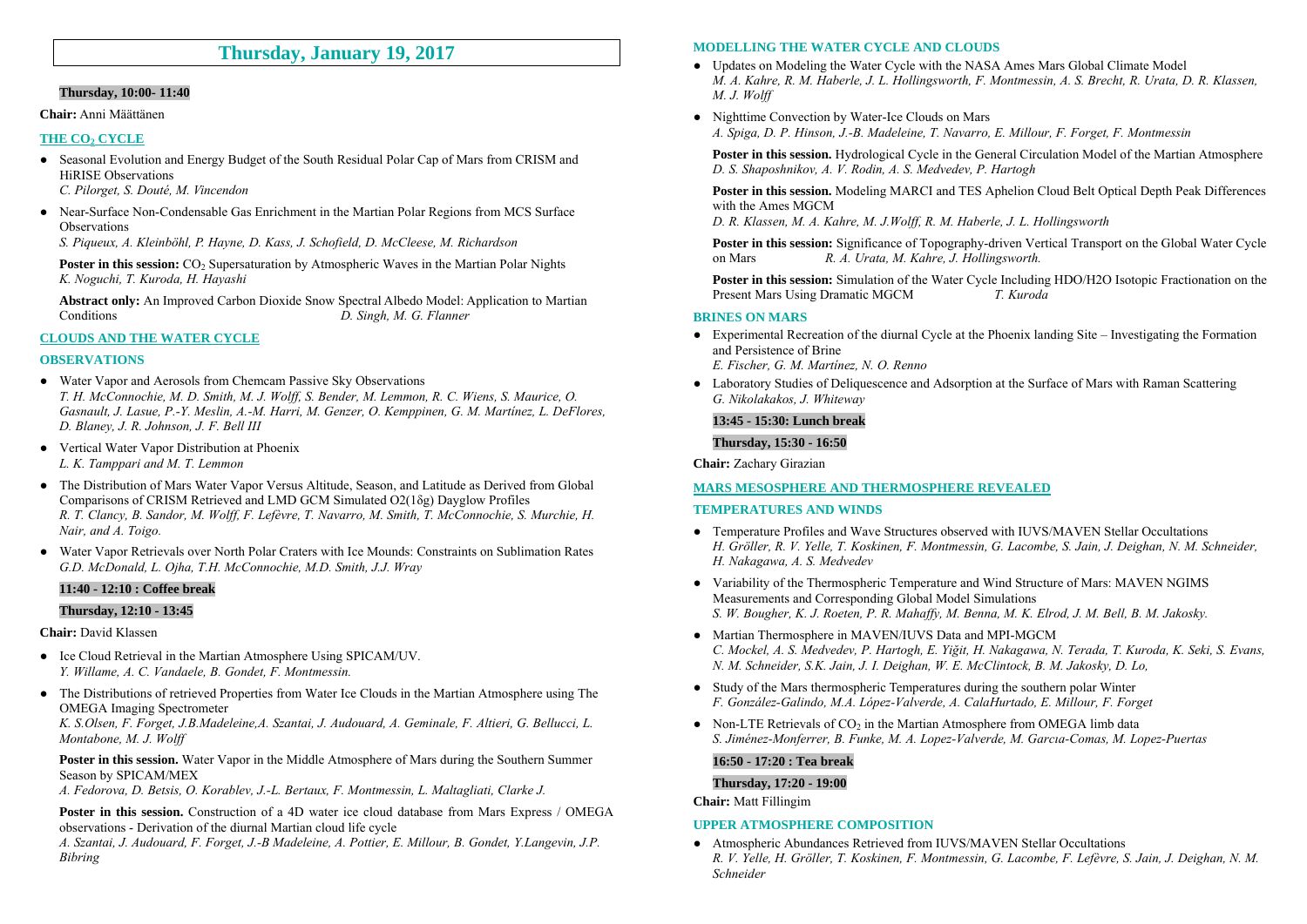● Nitric Oxide Nightglow Mapping from IUVS Images and Implications for Seasonal transport in Mars' Mesosphere

*A. Stiepen, A. I. F. Stewart, S. K. Jain, N. M. Schneider, J. I. Deighan, F. Gonzàlez-Galindo, J.-C. Gérard, M. H. Stevens, S. Bougher, Z. Milby, J. S. Evans, M. S. Chaffin, W. E. Mcclintock, J. T. Clarke, G. M. Holsclaw, F. Montmessin, F. Lefèvre, D. Y. Lo, B. M. Jakosky* 

- MAVEN/IUVS Dayglow Observations: Martian Thermospheric Response to Solar EUV and XUV *S. K. Jain, A. I. F. Stewart, J. I. Deighan, N. M. Schneider, M. M. J. Crismani, M. S. Chaffin, W. E. McClintock, E. M. B. Thiemann, F. Eparvier, B. M. Jakosky, M.H. Stevens, J. S. Evans, P.C. Chamberlin*
- Martian ultraviolet Aurora : Results of Model Simulations *J.-C. Gérard, L. Soret, V.I. Shematovich, D.V. Bisikalo*
- Recent Simulation of the Martian Upper Atmosphere from Global Circulation Model and Global Exospheric Model and First Comparisons with MAVEN/IUVS Observations *J-Y. Chaufray, F. Leblanc, F. Gonzalez-Galindo, M.A Lopez-Valverde, F. Forget, J. Deighan, M.S. Chaffin, N.M. Schneider, S. Jain, F.G. Eparvier, E.M.B. Thiemann, B. Jakosky and P.C. Chamberlin.*
- High Altitude Water Powers Mars H Escape *M.S. Chaffin, J. Deighan, N.M. Schneider and A.I.F. Stewart.*

**Poster in this session:** A global empirical Model of the Thermosphere of Mars based on in situ Mass Spectrometer Data

*Z. Girazian, P. Mahaffy, M. Benna, M. Elrod, D. Drob, S. Bougher*

**Poster in this session:** Seasonal Variations of the Atomic Oxygen on Mars' Upper Atmosphere Derived from the O I 130.4 nm Triplet Observed by MAVEN/IUVS

*J-Y. Chaufray , J. Deighan, N.M. Schneider, S. Jain, A.I.F. Stewart, M.S. Chaffin, F.G. Eparvier, E.M.B. Thiemann, B. Jakosky, J.T Clarke, P.C. Chamberlin.*

**Poster in this session:** Three Types of Aurora observed by MAVEN/IUVS: Implications for Mars' upper Atmosphere Energy Budget

*K. Connour, N.M. Schneider, S.K. Jain, J.I. Deighan, M.S. Chaffin, A. Stiepen, C. Nasr, D. Brain, X. Fang, A.I.F. Stewart, M.J. Crismani, W.E. McClintock, G.M. Holsclaw, B. Jakosky, J.T. Clarke, M. Mayyasi, J.S. Evans, J.C. Gerard, L. Soret, D. Larson, D.L. Mitchell, C.O. Lee, R. Lillis,C. Mazelle, J.S. Halekas, M.H. Stevens, F. Lefevre, F. Montmessin,* 

#### **Poster in this session.** Global Simulation of UV atmospheric Emissions

*F. González-Galindo, M.A. López-Valverde, F. Forget, A. Stiepen, J.C. Gérard, N.M. Schneider, S.K. Jain, J. Deighan, J.L. Bertaux*

**Poster in this session:** Total Atmospheric Loss from Upper-Atmospheric Structure of <sup>36</sup>Ar/<sup>38</sup>Ar Observed by MAVEN

*M. Slipski, B. M. Jakosky, M. Benna, P. Mahaffy, M. K. Elrod, R. Yelle, S. Stone, N. Alsaeed* 

#### **Poster in this session:** Using ionospheric Currents to infer ionospheric electric Fields and thermospheric Winds from MAVEN Observations

*M. O. Fillingim, A. Fogle, P. Dunn, J. P. McFadden, J. E. P. Connerney, P. R. Mahaffy, M. Benna, R. E. Ergun, L. Andersson* 

#### **Poster in this session:** A Persistent Meteoric Metal Layer in Mars' Atmosphere

*M. M. J. Crismani, N. M. Schneider, J. M. C. Plane, J. S. Evans, S. K. Jain, J. D. Carrillo-Sanchez, M. H. Stevens, J. I. Deighan, M. S. Chaffin, R. V. Yelle, A. I. F. Stewart, W. McClintock, J. Clarke, A. Stiepen, G. M. Holsclaw, F. Montmessin, & B. M. Jakosky.* 

**Abstract only:** Composition, vertical Structure, and Variability of the Nightside Ionosphere of Mars. *Z. Girazian, P. Mahaffy, M. Benna, M. Elrod, R. Lillis*

#### **19:00 End of session**

**Conference Dinner** at "*Carmen de los Mártires*", close to the Alhambra.

- Bus leaves from the *Hotel Granada Center* at 20:15
- You can directly walk to the place, to be there at 20:45

# **Friday, January 20, 2017**

### **Friday, 10:00- 11:40**

**Chair:** Séverine Robert

#### **HIGH-ALTITUDE CLOUDS ON MARS**

● Characterization of High Altitude Clouds at the Martian Limb and Terminator Using MAVEN IUVS **Observations** 

*J. Deighan, M. H. Stevens, N. M. Schneider, S. K. Jain, F. Lefèvre, M. Wolff, F. Montmessin, A. Stiepen, J. S. Evans, M. S. Chaffin, M. Crismani, R. V. Yelle, D. Y. Lo, A. I. F. Stewart, W. E. McClintock, J. T. Clarke, G. M. Holsclaw, B. M. Jakosky.* 

- Gravity Wave-induced High Altitude Ice Clouds on Mars *E. Yigit, A. S. Medvedev, P. Hartogh, T. Kuroda, D. E. Siskind*
- Micrometeoric Ablation Biproducts as a High Altitude Source for Ice Nuclei in the Present Day Martian **Atmosphere**

*V. L. Hartwick, O. B. Toon* 

**Poster in this session:** Mapping the Mesospheric CO<sub>2</sub> Clouds on Mars *A. Leboucher, A. Määttänen, J. Audouard, B. Gondet, F. Montmessin* 

**Poster in this session:** Mars CO<sub>2</sub> Ice Clouds Properties from OMEGA/MEx Observations Coupled to Radiative Transfer Modeling

*C. Pilorget, A. De La Gorce, M. Vincendon, B. Gondet, J.-P. Bibring* 

**Poster in this session:** A Complete CO<sub>2</sub> Ice Clouds Model for GCMs and Mesoscale Models *J. Audouard, A. Määttänen, C. Listowski, F. Forget, A. Spiga and E. Millour.* 

#### **PHOTOCHEMISTRY**

- Mars Ozone mapping with MAVEN IUVS *F. Lefèvre, F. Montmessin, N. M. Schneider, J. Deighan, S. K. Jain, A. I. F. Stewart, M. S. Chaffin, M. Crismani, W. E. McClintock, G. M. Holsclaw, B. M. Jakosky, A. Stiepen, D. Y. Lo, R. Yelle, J. T. Clarke*
- On the Link between Martian Total Ozone and Potential Vorticity *J. A. Holmes, S. R. Lewis, M. R. Patel*
- Hydrogen Peroxide on Mars during Northern Summer: Observations and Models *T. Encrenaz, T. Fouchet, B. Bézard, T. K. Greathouse,, F. Lefèvre , F. Montmessin, S. K. Atreya*

**Poster in this session:** Vertical Distribution of Ozone at the Terminator on Mars *A. Määttänen, F. Lefevre, S. Guilbon, C. Listowski, F. Montmessin* 

**Poster in this session:** Ground-Based High-Resolution Infrared and Submillimeter Searches for the Release of Volcanic Gases on Mars

*A. SJ. Khayat, G. L. Villanueva, M. J. Mumma, A. T. Tokunaga* 

**Poster in this session:** NASA Ames Mars GCM with Photochemisty: Modeling O<sub>2</sub> IR Nightglow Emission *A. S. Brecht, M. Kahre*

**Poster in this session:** Improved GEM-Mars GCM with Atmospheric Chemistry *F. Daerden, L. Neary, R. T. Clancy, M. D. Smith.*

**Poster in this session:** Transient Layers of Atmospheric Methane on Mars after Surface Release: a Model Study

*S. Viscardy, F. Daerden, L. Neary* 

**Poster in this sesssion:** CH4-rich Clathrate Hydrate Stability Zone in the present Martian Subsurface *E. Gloesener, O. Karatekin, V. Dehant,* 

**Poster in this session:** Gas Transport in Martian Regolith by Thermal Creep *A. Kraemer, T. Steinpilz, M. Koester, J. Teiser, G. Wurm*